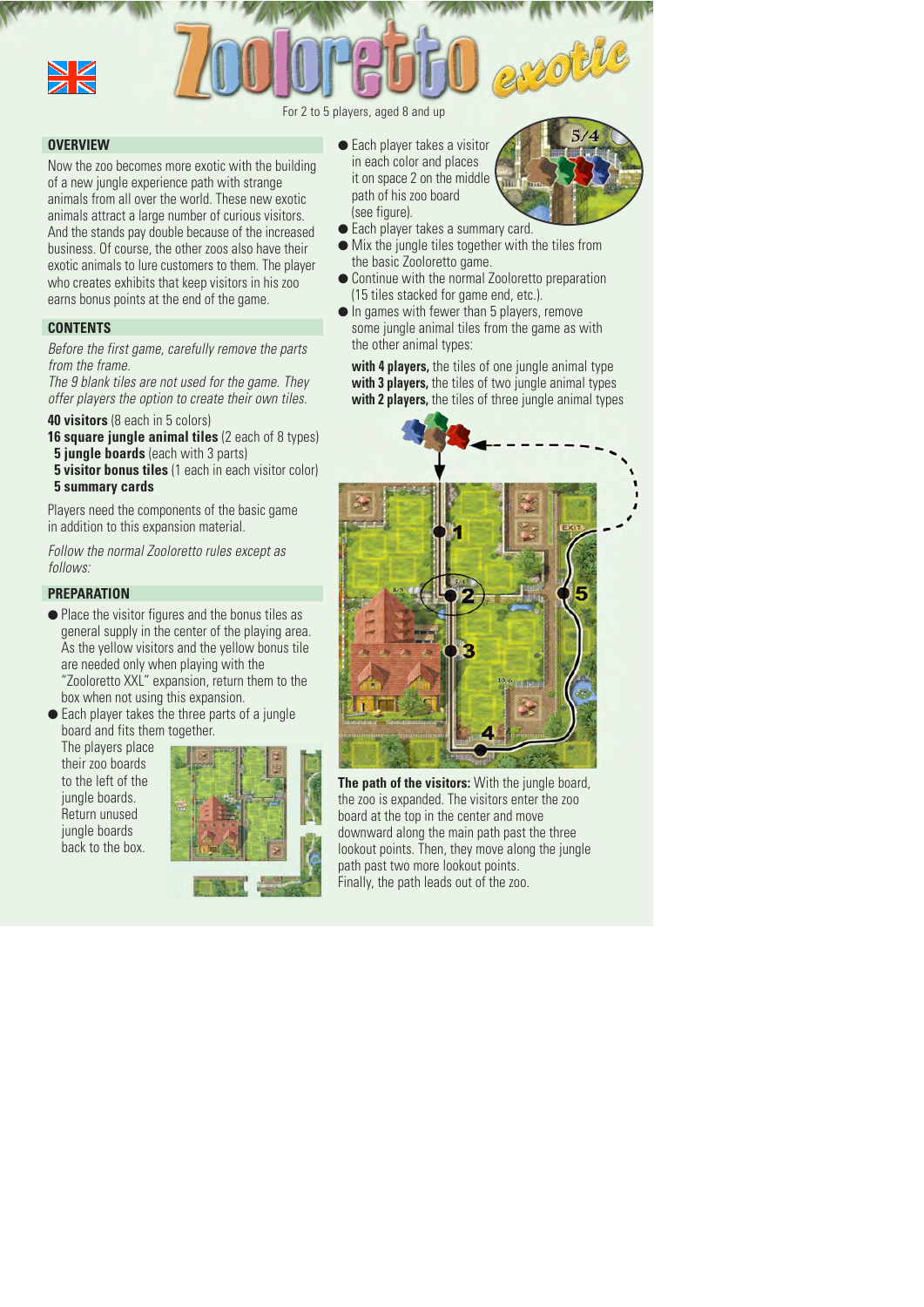## **PLAYING THE GAME**

# **B. TAKE A DELIVERY TRUCK AND PASS FOR THE REST OF THE ROUND**

## ● **Jungle animal tiles**

The background shown on the jungle animal tiles differs from those of the animals in the basic game. When a player puts a jungle animal into his zoo, he must consider the following rules:

A player may only place a jungle animal tile on an empty space on the jungle board.

Important: on a player's jungle board, he may place **at most 3 jungle animal types.**

If the player cannot or does not want to place a jungle animal tile on the jungle board, he must place it in his barn.

# ● **Move visitors**

Each time a player places a vending stall or a jungle animal in his zoo, one or more visitors is moved as follows:

**-** When the player places a **vending stall** on a stall space, he **must** move **one visitor** in the **color** of the vending stall **2 spaces forward** along the path. The color allocation of vending stalls and visitors is specified on the summary cards.

The player may choose whether to move a visitor that already is in his zoo or to take a visitor of the appropriate color from the general supply (if still available) and move it 2 spaces into his zoo.

Important: if the player places the stand into his barn, or moves a vending stall from one stall space onto another one with a money action, he may **not** move a visitor!

**-** When a player places a **jungle animal** in his zoo, he may choose the color of visitor to move. He may only choose a color of a visitor already in his zoo or which there is at least one visitor in the general supply. He follows the same rules for moving the visitor as for the stand above. Subsequently, **each other player** who has **a visitor of the same color** in his zoo must move this visitor **backward 1 space**. If a player has several visitors of a color, he may choose which one of this color he moves. If the move places the visitor outside the

entrance, the player places it back in the general supply.

When a player moves a visitor forward beyond the last space on the jungle board, he takes the bonus tile in the color of the visitor. He places it face up in his play area. If the bonus tile of this color has already been taken, the player takes nothing.

When a visitor is moved outside the zoo, the player returns it to the general supply.

When a player moves a visitor from the zoo with the first of two moves, the second move is lost.



*Example: Anna places a red vending stall into her zoo. She moves her red visitor forward 2 spaces (1). Since her red visitor left the zoo with this move, she returns it to the general supply. Anna's reward is the red bonus tile, which she takes and places in her play area. Afterwards, she places a jungle animal into her zoo. She decides to take for it a red visitor from the general supply and to move it two spaces into her zoo (2). Additionally, Scott and James must each move one red visitor back 1 space in their zoos.*

## **C. CARRY OUT ONE MONEY ACTION**

**Exchange** – cannot be executed with jungle animals. All other money actions that involve tiles (move, buy, and discard a tile) can be done with jungle tiles as with other animal tiles.